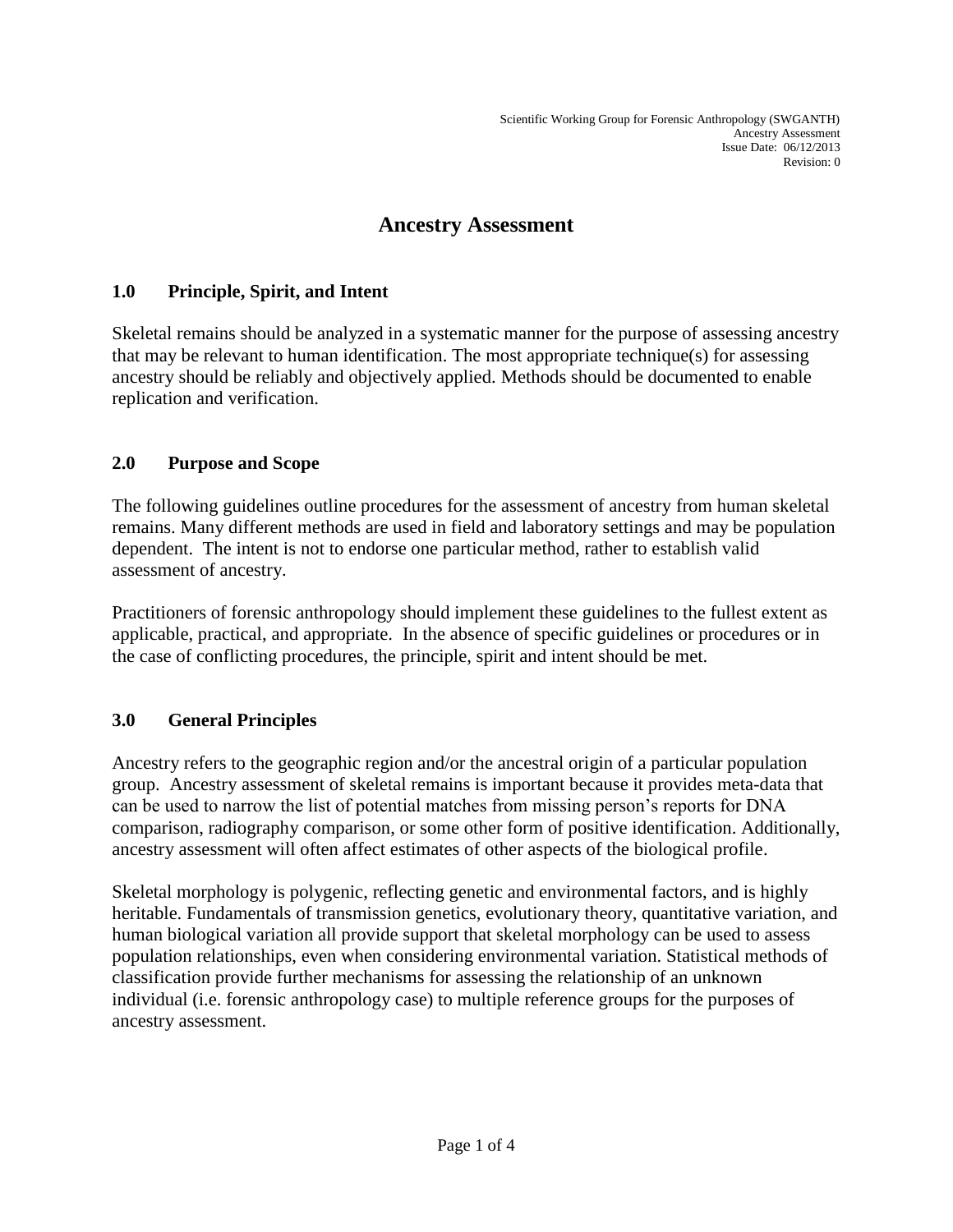## 3.1 Human Variation

Modern human populations show more similarities than differences. Using genetic data or skeletal morphology, typically 85% of world-wide variation is found within populations and 15% between populations. Ancestry assessment involves classification and statistical methods and can maximize between-group variation to improve classification rates.

## 3.2 Classification

Because of the relatively high concordance between social race categories (e.g. U.S. Census Bureau race and ethnic categories) and skeletal morphology in the United States, social race categories can be used as a descriptor of group membership when writing a forensic report. In most forensic cases in the US, race will be a useful category to narrow down possible identifications, but further refinements may be necessary. For example, an ancestry of "East Asian" may not be specific or precise enough in some cases and distinctions between Vietnamese, Japanese, or Korean may be desirable. Depending on the country and region, local or national social race and/or ethnic categories may have low or high correlation to certain biological measures. When reporting a classification, do not state results in unequivocal terms. Even when probabilities indicate group membership is highly likely, it can still be incorrect in social terms because of the imperfect correlation between social race and biology. Biological answers do not always, no matter how strong, reflect the discrete race classification.

When craniometric data or trait frequencies for groups are assessed, there is no distinctive single trait that uniquely identifies any human group. Individuals may display skeletal traits that are "diagnostic" of different groups – and rather than concluding mixed ancestry, knowing and understanding the fundamentals of quantitative variation, the population frequencies of those traits, and the population structure and history of the groups in the analysis will aid in interpretation.

Complex groups (e.g. Hispanic) and individuals are expected to be difficult to correctly classify. However, using morphometric and morphological criteria with statistical methods should provide far better classification than random allocation.

## **4.0 Approaches**

Reference samples/groups should be critically evaluated in terms of sample size, temporal period, geographic location, ethnicity, language, and other cultural parameters and activities such as dental modification. Sample sizes should be large enough to represent the natural variability present in all populations. Due to secular changes, reference samples should be comprised of forensically relevant individuals.

The statistical methods used provide measures of uncertainty in an overall classification (assessing the possibility that an ancestry can be correctly assessed) and to specific classifications (the probability that a correct classification into one group is far more probable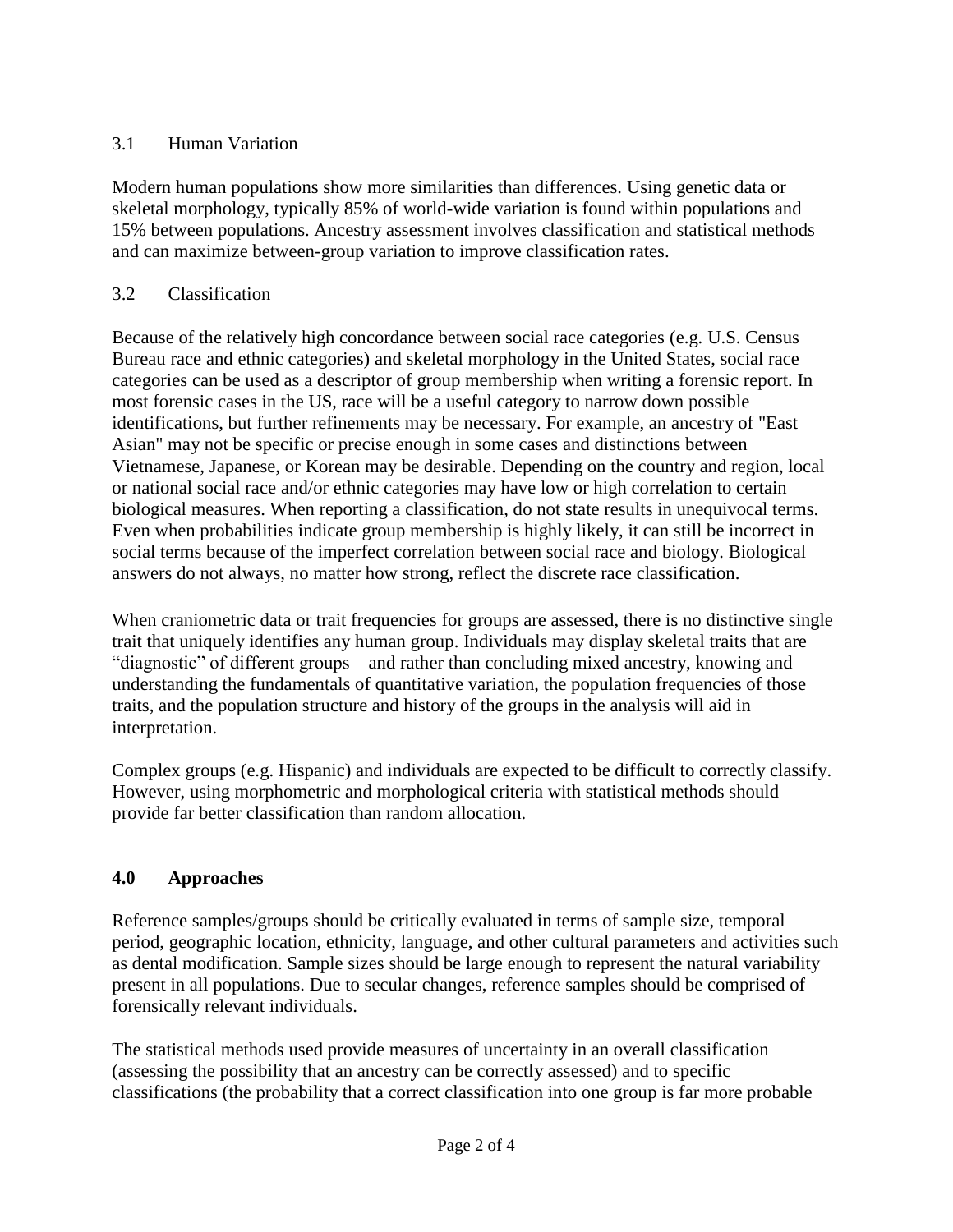than classification into a different group). There are no clear-cut or unambiguous indicators of ancestry. Rather, groups show differences in frequencies of traits or in means of measurements.

Selection and application of ancestry assessment methods depend on the skeletal elements available for examination, their condition, and the age and sex of the individual being examined. Analysis of skeletal remains for ancestry may involve different or multiple approaches, including morphological and metric traits. Generally these traits are analyzed separately, but they may also be analyzed together using certain statistical methods.

A single trait can rarely separate any two groups and the accuracy will be improved when using more traits. Also, there may be traits that suggest conflicting ancestries, but in a statistical classification method they will be properly weighted. Therefore, all traits of interest should be recorded. The most-often used statistical method is discriminant function analysis, but additional methods (e.g., nearest neighbor analysis and kernel probability density analysis) can be used and may be more appropriate than discriminant function analysis. Also, statistical methods provide ways to express uncertainty, for example, using posterior probabilities. For further details see the SWGANTH guidelines for Statistical Methods.

4.1 Morphological Traits

Morphological (non-metric) traits include discrete and morphoscopic traits/features of the skeleton, particularly the cranium, mandible, and teeth. Many non-metric traits are binary in nature, and recorded as present/absent. Morphoscopic traits, in comparison, represent ordinal grades of expression. When scoring non-metric traits, each trait should be scored independently of what the trait has traditionally implied for ancestry. For instance, a postbregmatic depression has traditionally implied African ancestry, although it is present in other groups.

Morphological traits can be used in ancestry assessment with 1) appropriate reference groups, 2) clear trait descriptions, and 3) appropriate statistical methods of classification.

## 4.2 Measurements

Measurements used in ancestry assessment generally involve cranial size and shape. Postcrania will also provide robust estimates. Appropriate measuring instruments, standards and/or software should be employed. As with morphological traits, multiple measurements and multivariate statistical techniques provide greater validity in ancestry assessments.

Measurements can be used in ancestry assessment with 1) appropriate reference groups, 2) clear measurement definitions, and 3) appropriate statistical methods of classification.

### **5.0 Best Practices**

The following practices are recommended for ancestry assessment: